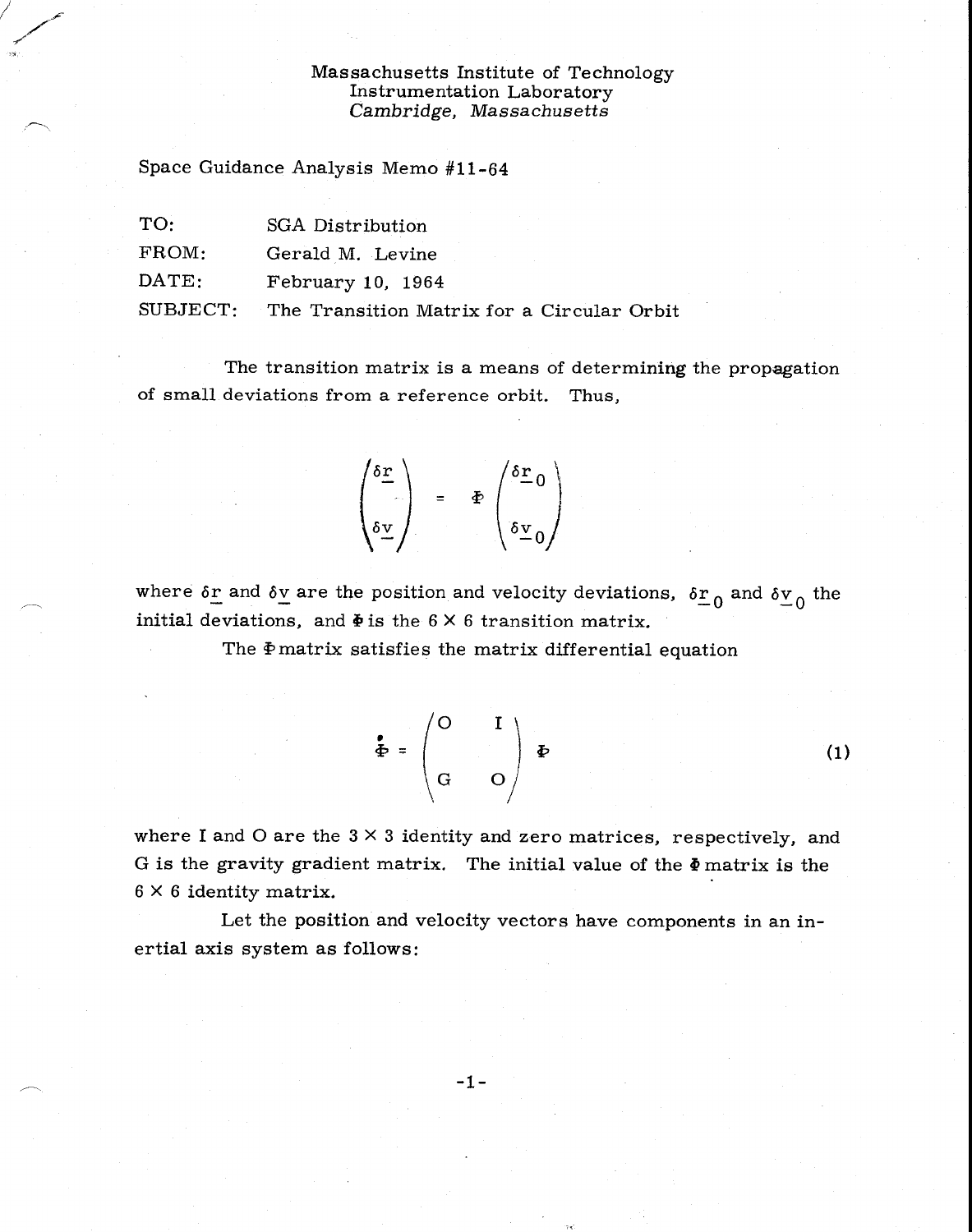$$
\underline{\mathbf{r}} = \begin{pmatrix} \mathbf{x} \\ \mathbf{y} \\ \mathbf{z} \end{pmatrix} \qquad \underline{\mathbf{v}} = \begin{pmatrix} \mathbf{x} \\ \mathbf{y} \\ \mathbf{z} \end{pmatrix}
$$

Let the reference trajectory be a circular orbit in a central force field with initial conditions

$$
\mathbf{r}_0 = \begin{pmatrix} r_0 \\ 0 \\ 0 \end{pmatrix} \qquad \mathbf{y}_0 = \begin{pmatrix} 0 \\ \mathbf{v}_0 \\ 0 \end{pmatrix}
$$

Then the reference orbit is given by

$$
\mathbf{r}_{REF} = \mathbf{r}_0 \begin{pmatrix} \cos \omega t \\ \sin \omega t \\ 0 \end{pmatrix}
$$

where  $\omega$  is the orbital angular rate.

The gravity vector is given by

$$
\underline{g} = -\frac{\mu}{r^3} \underline{r}
$$

where  $\mu$  is the gravitational constant and  $\underline{r}$  is the position of the spacecraft and is given by

$$
\underline{\mathbf{r}} = \underline{\mathbf{r}}_{REF} + \delta \underline{\mathbf{r}}
$$

the G matrix is then

-2-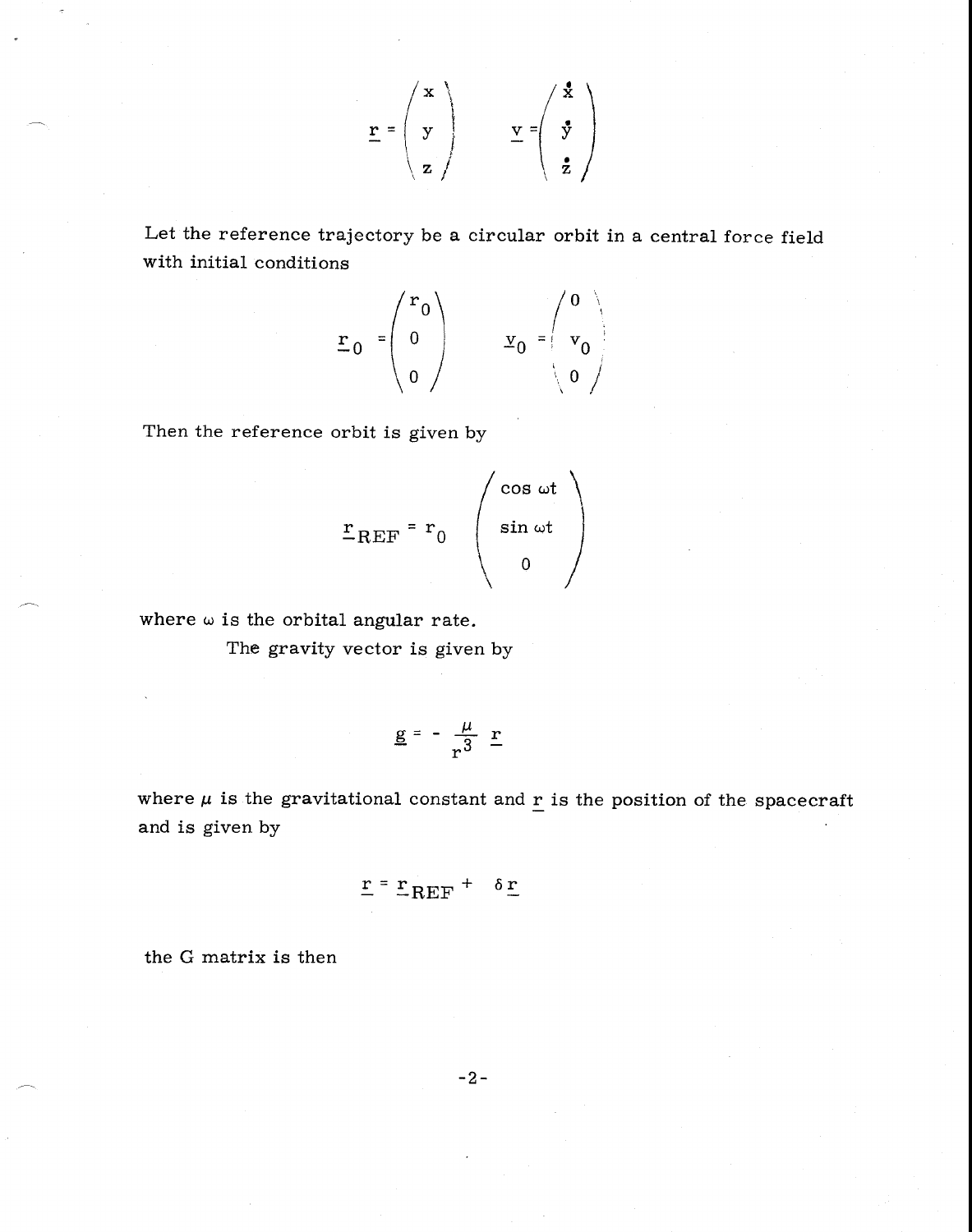$$
G = -\omega^{2} \begin{pmatrix} 1 - 3 \cos^{2} \omega t & -3 \sin \omega t \cos \omega t & 0 \\ -3 \sin \omega t \cos \omega t & 1 - 3 \sin^{2} \omega t & 0 \\ 0 & 0 & 1 \end{pmatrix}
$$
 (2)

where

Since the propagation of errors in the xy plane is independent of the errors along the z axis, the  $\Phi$  matrix may be written as follows:

 $\omega^2 = \frac{\mu}{r_0^3}$ 

$$
\Phi_{\mathbf{y}} \mathbf{y} = \begin{pmatrix}\n\phi_{\mathbf{x}} & \phi_{\mathbf{x}} & \phi_{\mathbf{x}} \\
\phi_{\mathbf{y}} & \phi_{\mathbf{y}} & \phi_{\mathbf{y}} & \phi_{\mathbf{x}} \\
\phi_{\mathbf{y}} & \phi_{\mathbf{y}} & \phi_{\mathbf{y}} & \phi_{\mathbf{y}} \\
\phi_{\mathbf{y}} & \phi_{\mathbf{y}} & \phi_{\mathbf{y}} \\
\phi_{\mathbf{y}} & \phi_{\mathbf{y}} & \phi_{\mathbf{y}} \\
\phi_{\mathbf{y}} & \phi_{\mathbf{y}} & \phi_{\mathbf{y}} & \phi_{\mathbf{y}} \\
\phi_{\mathbf{y}} & \phi_{\mathbf{y}} & \phi_{\mathbf{y}} & \phi_{\mathbf{y}} \\
\phi_{\mathbf{y}} & \phi_{\mathbf{y}} & \phi_{\mathbf{y}} & \phi_{\mathbf{y}} \\
\phi_{\mathbf{y}} & \phi_{\mathbf{y}} & \phi_{\mathbf{y}} & \phi_{\mathbf{y}} \\
\phi_{\mathbf{y}} & \phi_{\mathbf{y}} & \phi_{\mathbf{y}} & \phi_{\mathbf{y}} \\
\phi_{\mathbf{y}} & \phi_{\mathbf{y}} & \phi_{\mathbf{y}} & \phi_{\mathbf{y}} \\
\phi_{\mathbf{y}} & \phi_{\mathbf{y}} & \phi_{\mathbf{y}} & \phi_{\mathbf{y}} \\
\phi_{\mathbf{y}} & \phi_{\mathbf{y}} & \phi_{\mathbf{y}} & \phi_{\mathbf{y}} \\
\phi_{\mathbf{y}} & \phi_{\mathbf{y}} & \phi_{\mathbf{y}} & \phi_{\mathbf{y}} \\
\phi_{\mathbf{y}} & \phi_{\mathbf{y}} & \phi_{\mathbf{y}} & \phi_{\mathbf{y}} \\
\phi_{\mathbf{y}} & \phi_{\mathbf{y}} & \phi_{\mathbf{y}} & \phi_{\mathbf{y}} \\
\phi_{\mathbf{y}} & \phi_{\mathbf{y}} & \phi_{\mathbf{y}} & \phi_{\mathbf{y}} \\
\phi_{\mathbf{y}} & \phi_{\mathbf{y}} & \phi_{\mathbf{y}} & \phi_{\mathbf{y}} \\
\phi_{\mathbf{y}} & \phi_{\mathbf{y}} & \phi_{\mathbf{y}} & \phi_{\mathbf{y}} \\
\phi_{\mathbf{y}} & \
$$

Let

$$
\mathbf{\Phi}_{\mathbf{x}\mathbf{y}} = \begin{pmatrix}\n\phi_{\mathbf{x}\mathbf{x}} & \phi_{\mathbf{x}\mathbf{y}} & \phi_{\mathbf{x}\mathbf{x}} & \phi_{\mathbf{x}\mathbf{y}} \\
\phi_{\mathbf{y}\mathbf{x}} & \phi_{\mathbf{y}\mathbf{y}} & \phi_{\mathbf{y}\mathbf{x}} & \phi_{\mathbf{y}\mathbf{y}} \\
\phi_{\mathbf{x}\mathbf{x}} & \phi_{\mathbf{x}\mathbf{y}} & \phi_{\mathbf{x}\mathbf{x}} & \phi_{\mathbf{x}\mathbf{y}} \\
\phi_{\mathbf{y}\mathbf{x}} & \phi_{\mathbf{y}\mathbf{y}} & \phi_{\mathbf{y}\mathbf{x}} & \phi_{\mathbf{y}\mathbf{y}}\n\end{pmatrix}
$$

 $(3)$ 

 $-3-$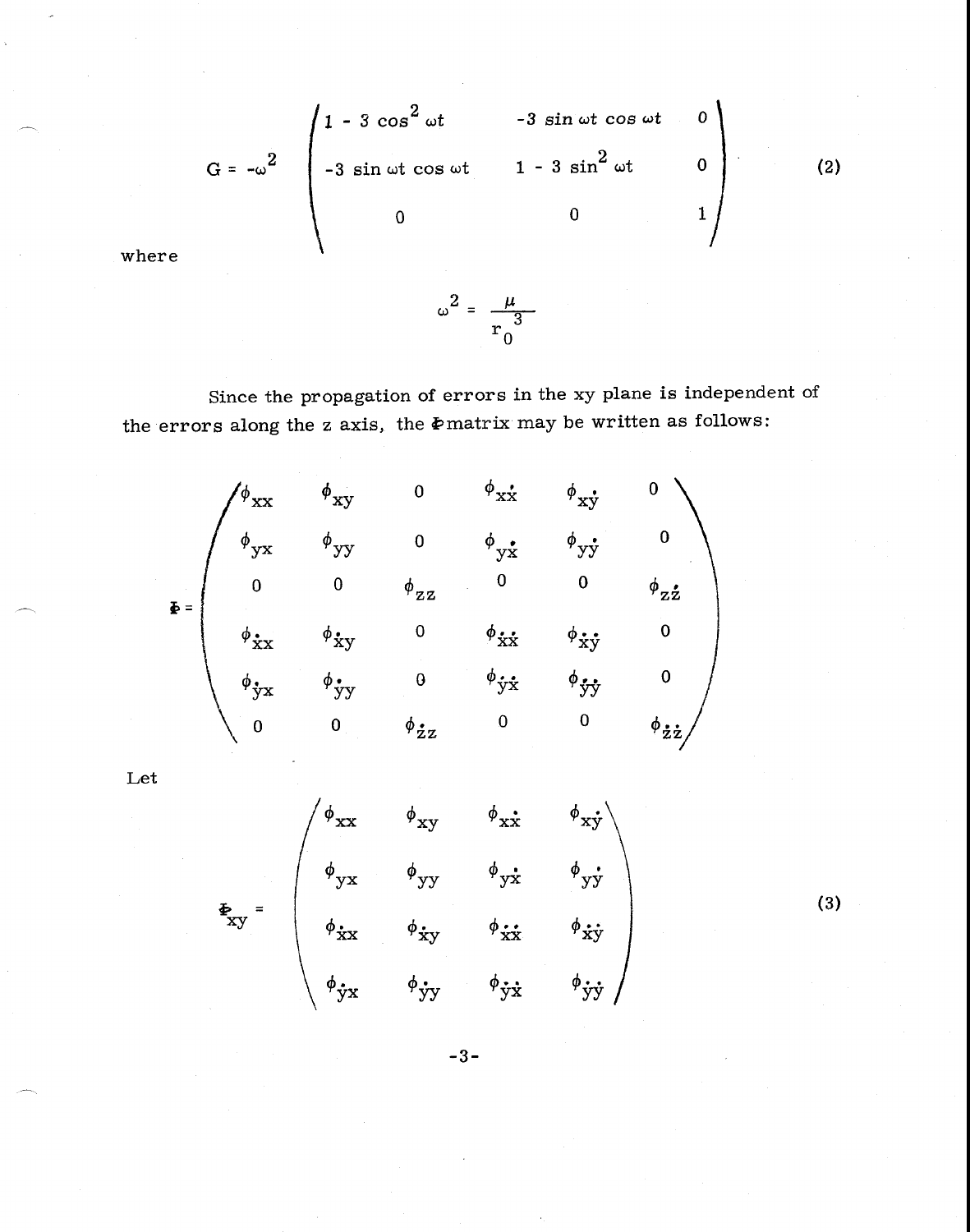$$
\Phi_{z} = \begin{pmatrix} \phi_{zz} & \phi_{z\dot{z}} \\ \phi_{\dot{z}z} & \phi_{\dot{z}\dot{z}} \end{pmatrix}
$$
 (4)

Then, using Eqs. (2), (3), and (4), Eq. (1) may be written as the following two equations:

$$
\dot{\mathbf{F}}_{XY} = \begin{pmatrix}\n0 & 0 & 1 & 0 \\
0 & 0 & 0 & 1 \\
-\omega^2(1 - 3\cos^2\omega t) & 3\omega^2\sin\omega t\cos\omega t & 0 & 0 \\
3\omega^2\sin\omega t\cos\omega t & -\omega^2(1 - 3\sin^2\omega t) & 0 & 0\n\end{pmatrix} \mathbf{F}_{XY} \quad (5)
$$
\n
$$
\dot{\mathbf{F}}_{XY} = \begin{pmatrix}\n0 & 1 \\
-\omega^2 & 0\n\end{pmatrix} \mathbf{F}_{Z} \quad (6)
$$

The initial values of  $\mathbf{\Phi}_{\mathrm{xy}}$  and  $\mathbf{\Phi}_{\mathrm{z}}$  are the identity matrices of the appropriate dimensions.

Differentiating Eq. (6) yields

$$
\ddot{\Phi}_{z} = -\omega^2 \Phi_z
$$

which has solution

$$
\mathbf{\Phi}_{Z} = \begin{pmatrix} \cos \omega t & \frac{1}{\omega} \sin \omega t \\ \\ -\omega \sin \omega t & \cos \omega t \end{pmatrix}
$$

 $-4-$ 

and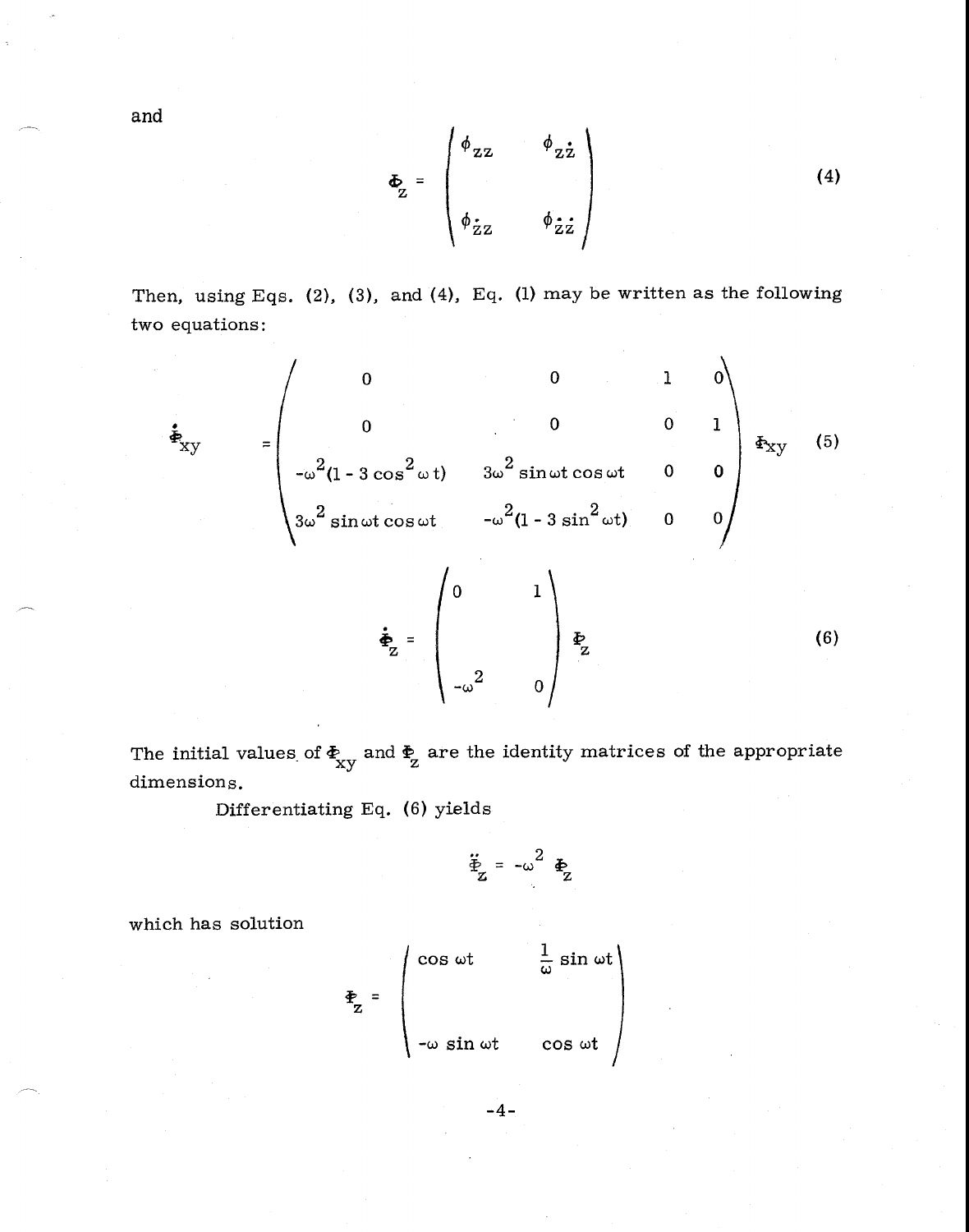To solve Eq. (5), let a column of the matrix  $\frac{F}{xy}$  be

$$
\underline{\phi} = \begin{pmatrix} \mathbf{p} \\ \mathbf{q} \\ \mathbf{s} \\ \mathbf{w} \end{pmatrix}
$$

Then, each column satisfies the same differential equation as the  $\frac{\Phi}{\mathbf{x} \mathbf{y}}$ matrix. Thus,

$$
\underline{\vec{\phi}} = \begin{pmatrix} \dot{\vec{p}} \\ \dot{\vec{q}} \\ \dot{\vec{s}} \\ \dot{\vec{w}} \end{pmatrix} = \begin{pmatrix} \dot{s} \\ \dot{w} \\ -\omega^2 \left[ (1 - 3 \cos^2 \omega t) p - (3 \sin \omega t \cos \omega t) q \right] \\ -\omega^2 \left[ -(3 \sin \omega t \cos \omega t) p + (1 - 3 \sin^2 \omega t) q \right] \end{pmatrix}
$$
(7)

Eliminating the variables s and w from Eq. (7) yields

 $\overline{I}$ 

$$
\ddot{p} = -\omega^2 \left[ (1 - 3 \cos^2 \omega t) p - (3 \sin \omega t \cos \omega t) q \right]
$$
 (8)

$$
\dot{\tilde{q}} = -\omega^2 \left[ -(3 \sin \omega t \cos \omega t) p + (1 - 3 \sin^2 \omega t) q \right]
$$
 (9)

Let

$$
\theta = \omega t
$$

and denote differentiation with respect to  $\theta$  by a prime. Then, Eqs. (8) and (9) may be written as follows:

$$
p'' - \frac{1}{2} (1 + 3 \cos 2 \theta) p - (\frac{3}{2} \sin 2\theta) q = 0
$$
 (10)

$$
q'' - (\frac{3}{2} \sin 2\theta) p - \frac{1}{2} (1 - 3 \cos 2\theta) q = 0
$$
 (11)

-5-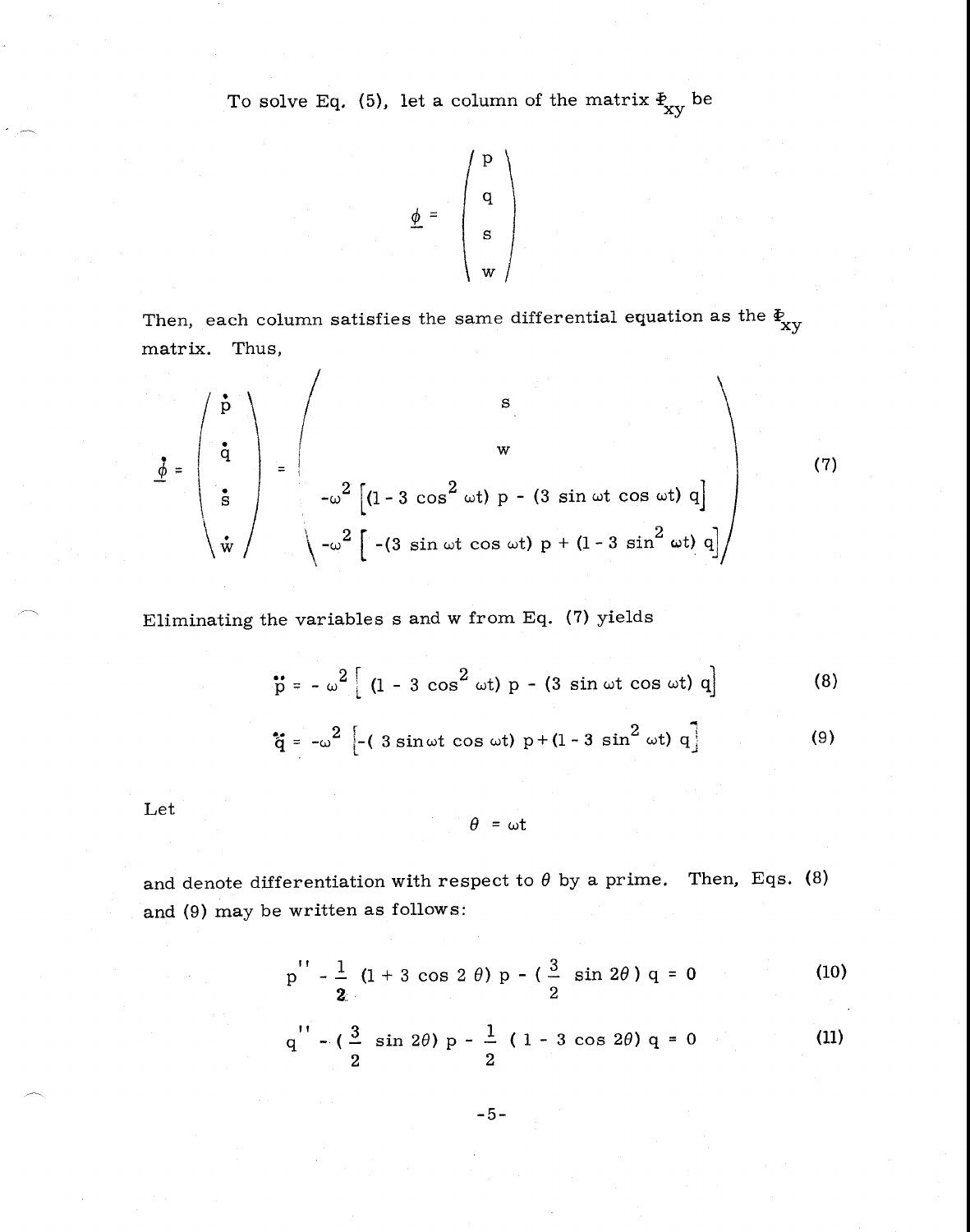Equations (10) and (11) may be written in terms of the complex variables

$$
u = p + iq \qquad v = p - iq
$$

Multiplying Eq.(11) by i, and forming the sum and difference of the result with Eq. (10) gives

$$
u'' - \frac{1}{2} u - \frac{3}{2} e^{2i\theta} v = 0
$$
 (12)

$$
v'' - \frac{1}{2} v - \frac{3}{2} e^{-2i\theta} u = 0
$$
 (13)

After some algebraic manipulation of Eqs. (12), (13) and the first two derivatives of Eq. (12), the following equation for u alone is obtained

$$
u'' - 4iu'' - 5u'' + 2iu' = 0
$$
 (14)

If a solution

$$
u = e^{i k \theta}
$$

is assumed for u and substituted into Eq. (14), the following fourth degree polynomial for k results:

$$
k^4 - 4k^3 + 5k^2 - 2k = 0
$$

or

$$
k(k-1)^2(k-2)=0
$$

The general solution of Eq. (14) is then given by

-6-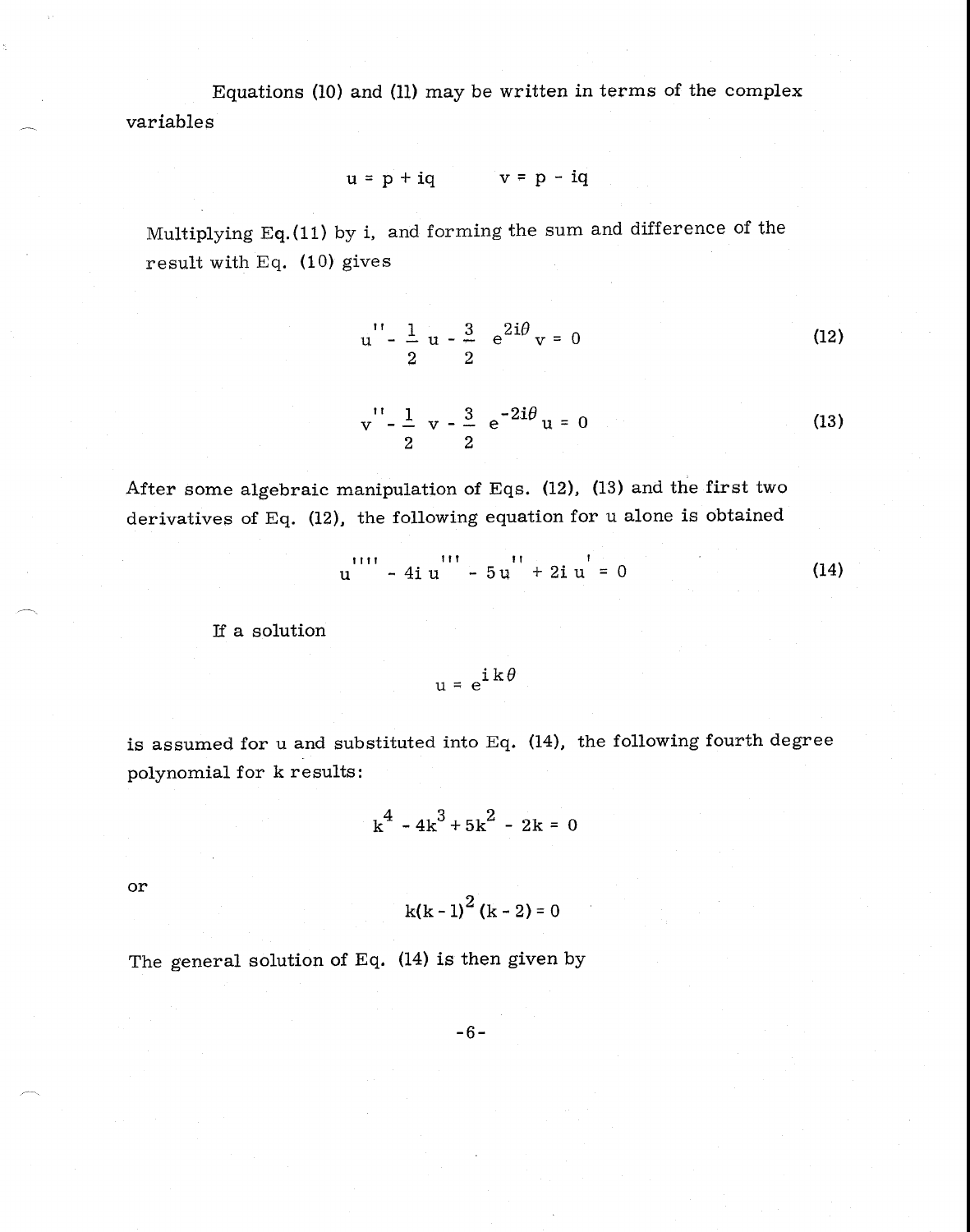$$
u = (A_0 + i B_0) + (A_1 + i B_1) e^{i\theta} + (A_2 + i B_2) \theta e^{i\theta} + (A_3 + i B_3) e^{2i\theta}
$$
 (15)

where the A's and B's are real constants.

Since there are only four independent constants, the relationships between the eight A's and B's are obtained by substituting Eq. (15) and its conjugate into Eq.  $(12)$ . Equation  $(15)$  then becomes

$$
u = (A_0 + i B_0) + (A_1 + i B_1) e^{i\theta} - \frac{3}{2} A_1 \theta e^{i\theta} - \frac{1}{3} (A_0 - i B_0) e^{2i\theta}
$$
 (16)

Expressions for  $p(t)$  and  $q(t)$  are obtained by taking real and imaginary parts of Eq. (16). Differentiation of  $p(t)$  and  $q(t)$  yields  $s(t)$  and  $w(t)$ . The general solution of Eq.  $(7)$  is then

$$
\underline{\phi} = \begin{pmatrix} A_0 (1 - \frac{1}{3} \cos 2\theta) + A_1 (\cos \theta + \frac{3}{2} \theta \sin \theta) - \frac{1}{3} B_0 \sin 2\theta - B_1 \sin \theta \\ - \frac{1}{3} A_0 \sin 2\theta + A_1 (\sin \theta - \frac{3}{2} \theta \cos \theta) + B_0 (1 + \frac{1}{3} \cos 2\theta) + B_1 \cos \theta \\ \omega \left[ \frac{2}{3} A_0 \sin 2\theta + \frac{1}{2} A_1 (\sin \theta + 3\theta \cos \theta) - \frac{2}{3} B_0 \cos 2\theta - B_1 \cos \theta \right] \\ \omega \left[ - \frac{2}{3} A_0 \cos 2\theta - \frac{1}{2} A_1 (\cos \theta - 3\theta \sin \theta) - \frac{2}{3} B_0 \sin 2\theta \right] - B_1 \sin \theta \end{pmatrix}
$$
(17)

The initial value of  $\phi$  is obtained by setting t equal to zero in Eq. (17). Thus,

$$
\underline{\phi}_0 = \begin{pmatrix} \frac{2}{3} & A_0 + A_1 \\ \frac{4}{3} & B_0 + B_1 \\ -\omega(\frac{2}{3}B_0 + B_1) \\ -\omega(\frac{2}{3}A_0 + \frac{1}{2}A_1) \end{pmatrix}
$$

 $-7-$